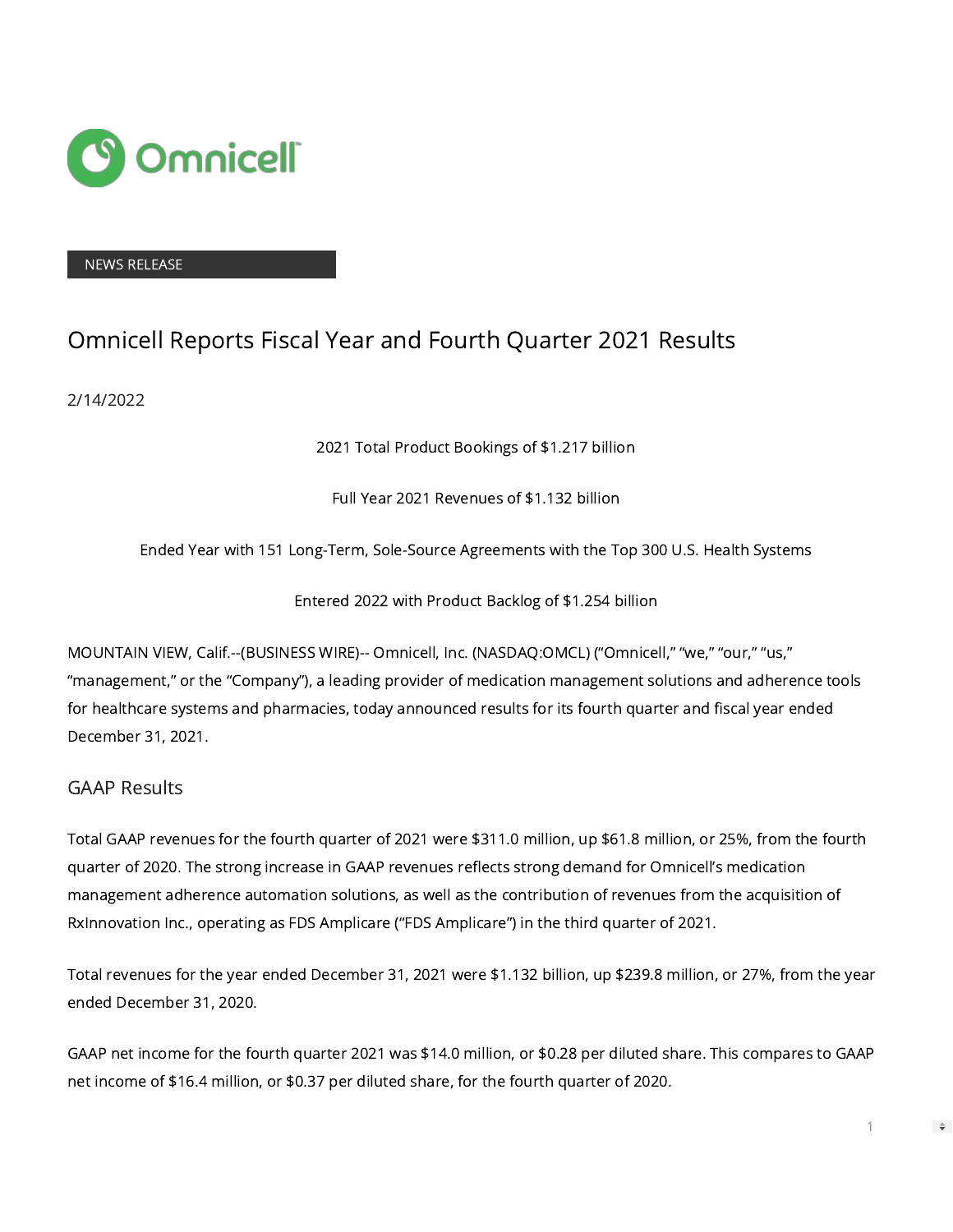GAAP net income for the year ended December 31, 2021 was \$77.8 million, or \$1.62 per diluted share. This compares to GAAP net income of \$32.2 million, or \$0.74 per diluted share, for the year ended December 31, 2020.

### Non-GAAP Results

Total non-GAAP revenues for the fourth quarter of 2021 were \$311.7 million, up \$62.5 million, or 25%, from the fourth quarter of 2020. The strong increase in non-GAAP revenues reflects strong demand for Omnicell's medication management adherence automation solutions, as well as the contribution of revenues from the acquisition of FDS Amplicare® in the third quarter of 2021.

Total non-GAAP revenues for the year ended December 31, 2021 were \$1.133 billion, up \$240.6 million, or 27%, from the year ended December 31, 2020.

Total non-GAAP net income for the fourth quarter of 2021 was \$43.5 million, or \$0.92 per diluted share. This compares to non-GAAP net income of \$40.2 million, or \$0.91 per diluted share, for the fourth quarter of 2020.

Non-GAAP net income for the year ended December 31, 2021 was \$175.1 million, or \$3.81 per diluted share. This compares to non-GAAP net income of \$111.3 million, or \$2.54 per diluted share, for the year ended December 31, 2020.

Non-GAAP EBITDA for the fourth quarter of 2021 was \$52.0 million. This compares to non-GAAP EBITDA of \$51.6 million for the fourth quarter of 2020.

Non-GAAP EBITDA for the year ended December 31, 2021 was \$229.6 million. This compares to non-GAAP EBITDA of \$159.4 million for the year ended December 31, 2020.

Total product bookings for the year ended December 31, 2021 were \$1.217 billion compared to \$1.002 billion for the year ended December 31, 2020, or an increase of 21% year-over-year. Total product backlog for the year ended December 31, 2021 was \$1.254 billion compared to \$924 million for the year ended December 31, 2020, or an increase of 36% year-over-year. We consider backlog that is expected to be converted to revenues in more than twelve months to be long-term backlog. The long-term portion of the product backlog was \$439 million and \$307 million as of December 31, 2021 and 2020, respectively.

During the fourth quarter of 2021, Omnicell completed its acquisitions of MarkeTouch Media LLC ("MarkeTouch Media"), a pharmacy software solutions provider, and ReCept Holdings, Inc. ("ReCept"), a provider of specialty pharmacy management services. The MarkeTouch Media acquisition adds mobile and web-based technology and patient engagement solutions, which is expected to expand the footprint of EnlivenHealth® across the retail

2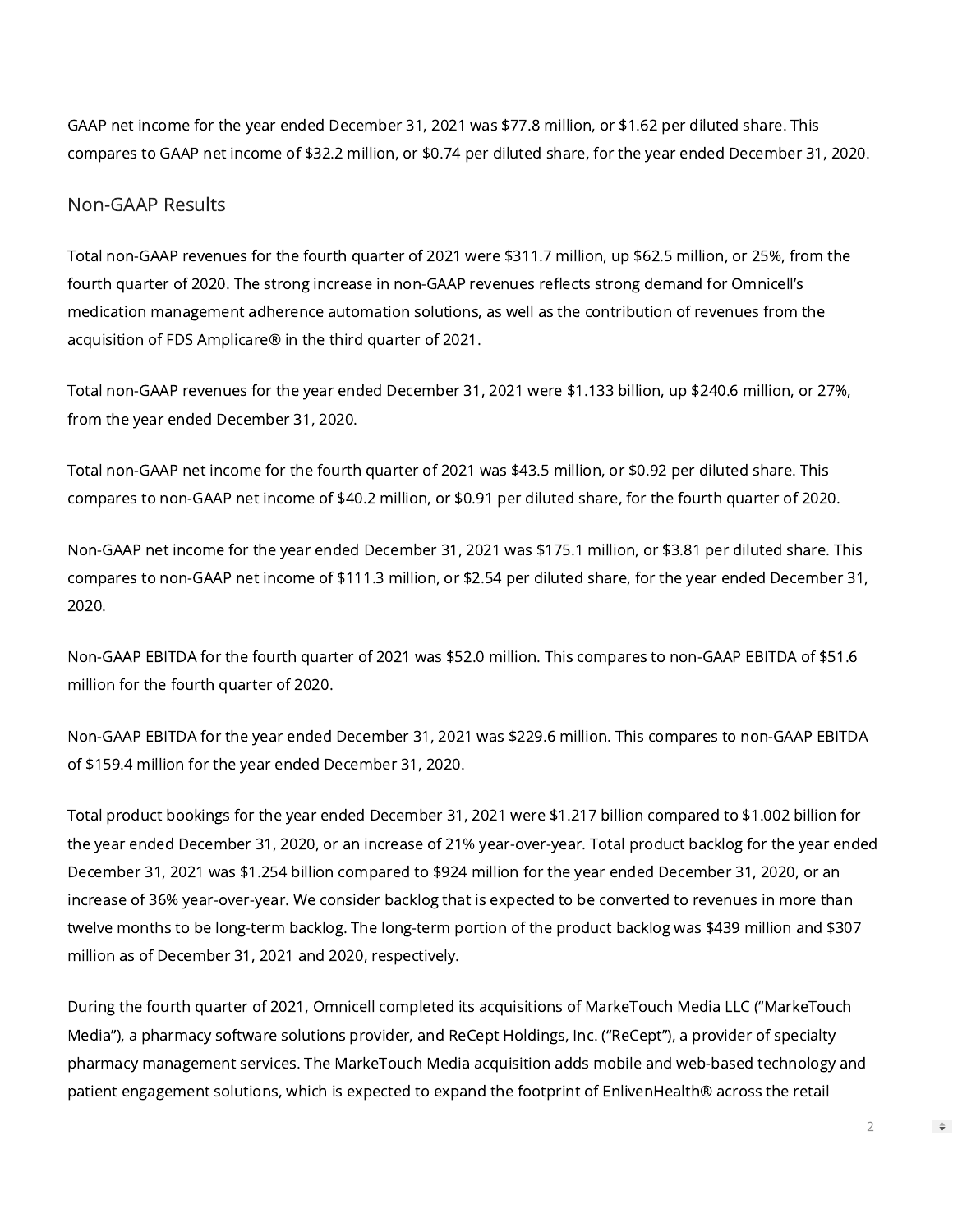pharmacy sector, while enhancing potential growth opportunities in new market segments like specialty pharmacy and pharmacy benefits management. The addition of ReCept's specialty pharmacy management services for health systems, provider groups, and federally qualified health centers expands Omnicell's Advanced Services portfolio in an effort to address the growing and complex specialty pharmacy market. The results of operations of MarkeTouch Media and ReCept have been included in our consolidated results of operations beginning December 31, 2021 and December 29, 2021, respectively.

"We achieved record bookings, revenues, and non-GAAP EBITDA in 2021, supported by robust customer demand for our differentiated solutions that exceeded our expectations," said Randall Lipps, Chairman, President, Chief Executive Officer, and founder of Omnicell. "We believe our outstanding results are a reflection of the strong commitment and consistent execution by our teams and, importantly, demonstrate to us that our strategy to transform the pharmacy care delivery model through automation and tech-enabled services is working. As the constrained labor market continues to impact acute care and the retail environment, we believe Omnicell is uniquely positioned to assist our customers in addressing these challenges by automating manual medication management processes that are ultimately designed to improve patient outcomes. Our business has proven to be very resilient and our innovation pipeline is strong, which should position us well for continued value creation in 2022 and beyond."

### 2022 Guidance

For the full year 2022, the Company expects product bookings to be between \$1.370 billion and \$1.430 billion. The Company expects full year 2022 total GAAP and non-GAAP revenues to be between \$1.385 billion and \$1.410 billion. The Company expects full year 2022 GAAP and non-GAAP product revenues to be between \$950 million and \$965 million, and full year 2022 GAAP and non-GAAP service revenues to be between \$435 million and \$445 million. The Company expects full year 2022 non-GAAP EBITDA to be between \$243 million and \$255 million. The Company expects full year 2022 non-GAAP earnings to be between \$3.75 and \$3.95 per share.

For the first quarter of 2022, the Company expects total GAAP and non-GAAP revenues to be between \$312 million and \$318 million. The Company expects first quarter 2022 GAAP and non-GAAP product revenues to be between \$216 million and \$219 million, and first quarter 2022 GAAP and non-GAAP service revenues to be between \$96 million and \$99 million. The Company expects first quarter 2022 non-GAAP EBITDA to be between \$45 million and \$49 million. The Company expects first quarter 2022 non-GAAP earnings to be between \$0.65 and \$0.72 per share.

Our first quarter and full year 2022 guidance includes the anticipated contributions of ReCept, MarkeTouch Media, and the previously-acquired FDS Amplicare, the integration costs of such acquisitions, as well as the anticipated effects of the current inflationary environment.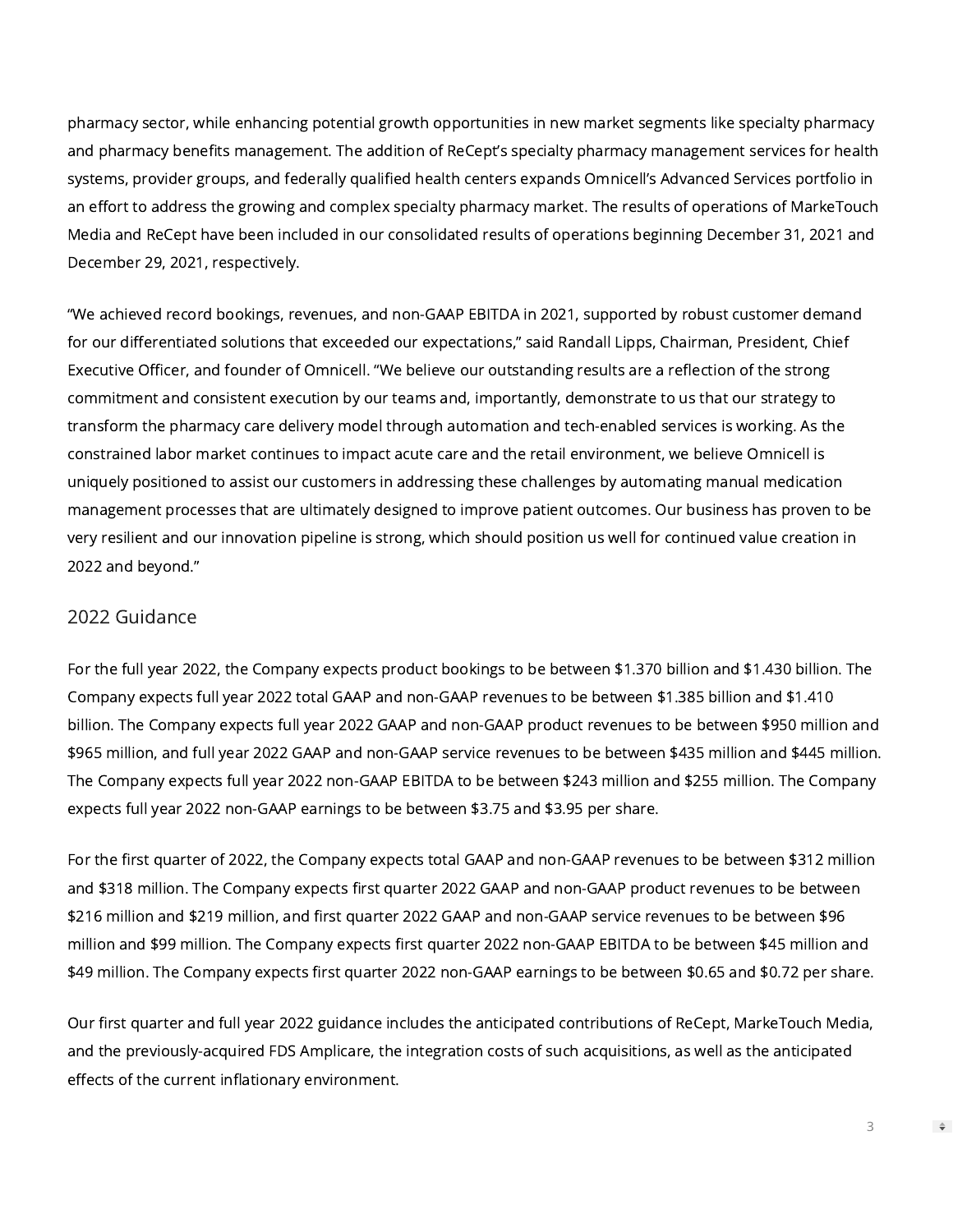The table below summarizes Omnicell's 2022 guidance outlined above.

|                                            | 01 2022                       | 2022                              |
|--------------------------------------------|-------------------------------|-----------------------------------|
| <b>Product Bookings</b>                    | Not provided                  | \$1.370 billion - \$1.430 billion |
| Total GAAP and Non-GAAP Revenues           | \$312 million - \$318 million | \$1.385 billion - \$1.410 billion |
| <b>IGAAP and Non-GAAP Product Revenues</b> | \$216 million - \$219 million | \$950 million - \$965 million     |
| <b>GAAP and Non-GAAP Service Revenues</b>  | \$96 million - \$99 million   | \$435 million - \$445 million     |
| <b>Non-GAAP EBITDA</b>                     | \$45 million - \$49 million   | \$243 million - \$255 million     |
| Non-GAAP Earnings Per Share                | $$0.65 - $0.72$               | $$3.75 - $3.95$                   |

The Company does not provide guidance for GAAP net income or GAAP earnings per share, nor a reconciliation of these forward-looking non-GAAP financial measures to the most directly comparable GAAP financial measures on a forward-looking basis because it is unable to predict certain items contained in the GAAP measures without unreasonable efforts. These forward-looking non-GAAP financial measures do not include certain items, which may be significant, including, but not limited to, unusual gains and losses, costs associated with future restructurings, acquisition-related expenses, and certain tax and litigation outcomes.

# Omnicell Conference Call Information

Omnicell will hold a conference call today, Monday, February 14, 2022 at 1:30 p.m. PT to discuss its fourth quarter and year end 2021 financial results. The conference call can be accessed by dialing 1-888-550-5424 within the U.S. or 1-646-960-0819 for all other locations. The Conference ID # is 5370673. A link to the live and archived webcast will also be available on the Investor Relations section of Omnicell's website at [http://ir.omnicell.com/events-and](https://cts.businesswire.com/ct/CT?id=smartlink&url=http%3A%2F%2Fir.omnicell.com%2Fevents-and-presentations%2F&esheet=52578986&newsitemid=20220214005614&lan=en-US&anchor=http%3A%2F%2Fir.omnicell.com%2Fevents-and-presentations%2F&index=1&md5=128ce9fb93b2e8808f355abdb6a58ba1)[presentations/](https://cts.businesswire.com/ct/CT?id=smartlink&url=http%3A%2F%2Fir.omnicell.com%2Fevents-and-presentations%2F&esheet=52578986&newsitemid=20220214005614&lan=en-US&anchor=http%3A%2F%2Fir.omnicell.com%2Fevents-and-presentations%2F&index=1&md5=128ce9fb93b2e8808f355abdb6a58ba1).

## About Omnicell

Since 1992, Omnicell has been committed to transforming the pharmacy care delivery model to dramatically improve outcomes and lower costs. Through the industry vision of the Autonomous Pharmacy, a combination of automation, intelligence, and technology-enabled services, powered by a cloud data platform, Omnicell supports more efficient ways to manage medications across all care settings.

Facilities worldwide use our automation and analytics solutions to increase operational efficiency, reduce medication errors, deliver actionable intelligence, and improve patient safety. Institutional and retail pharmacies across North America, the United Kingdom, Germany, and Australia leverage our innovative medication adherence and population health solutions to improve patient engagement and adherence to prescriptions, helping to reduce costly hospital readmissions.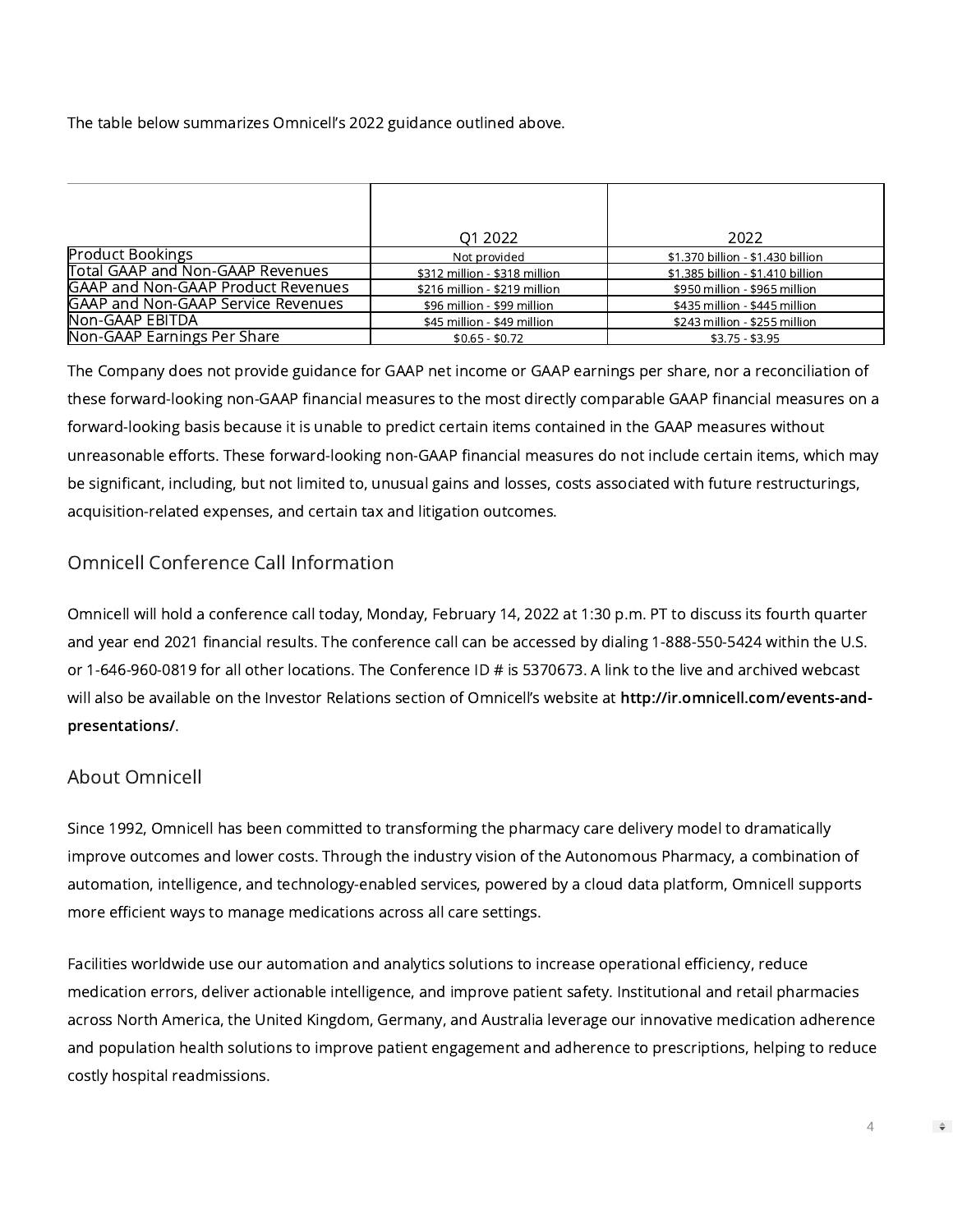To learn more, visit [www.omnicell.com](https://cts.businesswire.com/ct/CT?id=smartlink&url=http%3A%2F%2Fwww.omnicell.com&esheet=52578986&newsitemid=20220214005614&lan=en-US&anchor=www.omnicell.com&index=2&md5=23625eddc3010362b585150c0f655a5d). From time to time, Omnicell may use the Company's investor relations website and other online social media channels, including its Twitter handle [www.twitter.com/omnicell,](https://cts.businesswire.com/ct/CT?id=smartlink&url=http%3A%2F%2Fwww.twitter.com%2Fomnicell&esheet=52578986&newsitemid=20220214005614&lan=en-US&anchor=www.twitter.com%2Fomnicell&index=3&md5=72a6670f61563c17c300afc773d3003d) LinkedIn page [www.linkedin.com/company/omnicell](https://cts.businesswire.com/ct/CT?id=smartlink&url=http%3A%2F%2Fwww.linkedin.com%2Fcompany%2Fomnicell&esheet=52578986&newsitemid=20220214005614&lan=en-US&anchor=www.linkedin.com%2Fcompany%2Fomnicell&index=4&md5=ed27dce5c7f2616fde463649239ab022), and Facebook page [www.facebook.com/omnicellinc,](https://cts.businesswire.com/ct/CT?id=smartlink&url=http%3A%2F%2Fwww.facebook.com%2Fomnicellinc&esheet=52578986&newsitemid=20220214005614&lan=en-US&anchor=www.facebook.com%2Fomnicellinc&index=5&md5=3a60f52c302e0f3f1d802d37548e3ae5) to disclose material non-public information and comply with its disclosure obligations under Regulation Fair Disclosure ("Reg FD").

OMNICELL, the Omnicell logo, AMPLICARE, and ENLIVENHEALTH are registered trademarks of Omnicell, Inc. or one of its subsidiaries.

### Forward-Looking Statements

To the extent any statements contained in this press release deal with information that is not historical, these statements are "forward-looking statements" within the meaning of the Private Securities Litigation Reform Act of 1995. Without limiting the foregoing, statements including the words "expect," "intend," "may," "will," "should," "would," "could," "plan," "potential," "anticipate," "believe," "forecast," "guidance," "outlook," "goals," "target," "estimate," "seek," "predict," "project," and similar expressions are intended to identify forward-looking statements. Forward-looking statements are subject to the occurrence of many events outside Omnicell's control. Such statements include, but are not limited to, Omnicell's projected bookings, GAAP and non-GAAP revenues, including GAAP and non-GAAP product and service revenues, respectively, non-GAAP EBITDA, and non-GAAP earnings per share; planned new products and services and the related expected benefits; and statements about Omnicell's strategy, plans, objectives, goals, and vision. Actual results and other events may differ significantly from those contemplated by forward-looking statements due to numerous factors that involve substantial known and unknown risks and uncertainties. These risks and uncertainties include, among other things, (i) risks related to the ongoing COVID-19 pandemic (including new variants of the virus), (ii) Omnicell's ability to take advantage of growth opportunities and develop and commercialize new solutions and enhance existing solutions, (iii) continued and increased competition from current and future competitors in the medication management automation solutions market and the medication adherence solutions market, (iv) unfavorable general economic and market conditions or reduction in demand for our solutions, (v) Omnicell's substantial debt, which could impair its financial flexibility and access to capital, (vi) risks related to Omnicell's investments in new business strategies or initiatives, including its transition to selling more products and services on a subscription basis, and its ability to acquire companies, businesses, or technologies and successfully integrate such acquisitions, (vii) risks presented by government regulations, legislative changes, fraud and anti-kickback statues, products liability claims, the outcome of legal proceedings, and other legal obligations related to healthcare, privacy, data protection, and information security, (viii) any disruption in Omnicell's information technology systems and breaches of data security or cyber-attacks on its systems or solutions, (ix) risks associated with operating in foreign countries, (x) Omnicell's ability to recruit and retain skilled and motivated personnel, (xi) Omnicell's ability to protect its intellectual property, (xii) Omnicell's

5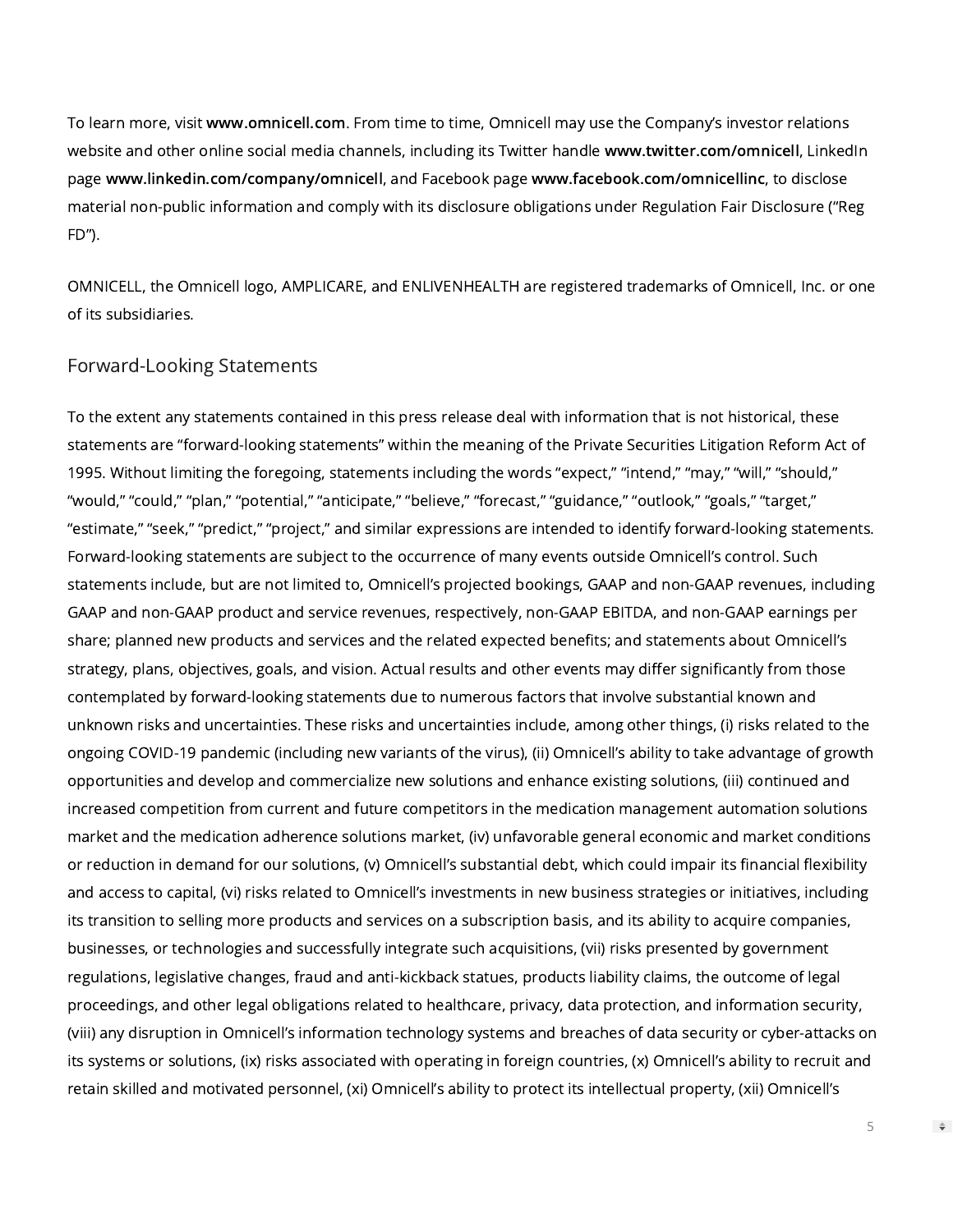ability to meet the demands of, or maintain relationships with, its institutional, retail, and specialty pharmacy customers, (xiii) risks related to the availability and sources of raw materials and components or price fluctuations, shortages, or interruptions of supply, (xiv) Omnicell's dependence on a limited number of suppliers for certain components, equipment, and raw materials, as well as technologies provided by third-party vendors, and (xv) other risks and uncertainties further described in the "Risk Factors" section of Omnicell's most recent Annual Report on Form 10-K and subsequent quarterly reports on Form 10-Q, as well as in Omnicell's other reports filed with or furnished to the United States Securities and Exchange Commission ("SEC"), available at [www.sec.gov](https://cts.businesswire.com/ct/CT?id=smartlink&url=http%3A%2F%2Fwww.sec.gov&esheet=52578986&newsitemid=20220214005614&lan=en-US&anchor=www.sec.gov&index=6&md5=10330d94a69c67ff7edced95d923c820). Forwardlooking statements should be considered in light of these risks and uncertainties. Investors and others are cautioned not to place undue reliance on forward-looking statements. All forward-looking statements contained in this press release speak only as of the date of this press release. Omnicell assumes no obligation to update any such statements publicly, or to update the reasons actual results could differ materially from those expressed or implied in any forward-looking statements, whether as a result of changed circumstances, new information, future events, or otherwise, except as required by law.

### Use of Non-GAAP Financial Information

This press release contains financial measures that are not calculated in accordance with U.S. Generally Accepted Accounting Principles ("GAAP"). Management evaluates and makes operating decisions using various performance measures. In addition to Omnicell's GAAP results, we also consider non-GAAP revenues, non-GAAP gross profit, non-GAAP gross margin, non-GAAP operating expenses, non-GAAP income from operations, non-GAAP operating margin, non-GAAP net income, non-GAAP net income per diluted share, non-GAAP diluted shares, non-GAAP EBITDA, non-GAAP EBITDA margin, and non-GAAP free cash flow. These non-GAAP results and metrics should not be considered as an alternative to revenues, gross profit, operating expenses, income from operations, net income, net income per diluted share, diluted shares, net cash provided by operating activities, or any other performance measure derived in accordance with GAAP. We present these non-GAAP results and metrics because management considers them to be important supplemental measures of Omnicell's performance and refers to such measures when analyzing Omnicell's strategy and operations.

Our non-GAAP revenues, non-GAAP gross profit, non-GAAP gross margin, non-GAAP operating expenses, non-GAAP income from operations, non-GAAP operating margin, non-GAAP net income, non-GAAP net income per diluted share, non-GAAP EBITDA, and non-GAAP EBITDA margin are exclusive of certain items to facilitate management's review of the comparability of Omnicell's core operating results on a period-to-period basis because such items are not related to Omnicell's ongoing core operating results as viewed by management. We define our "core operating results" as those revenues recorded in a particular period and the expenses incurred within such period that directly drive operating income in such period. Management uses these non-GAAP financial measures in making operating decisions because, in addition to meaningful supplemental information regarding operating

6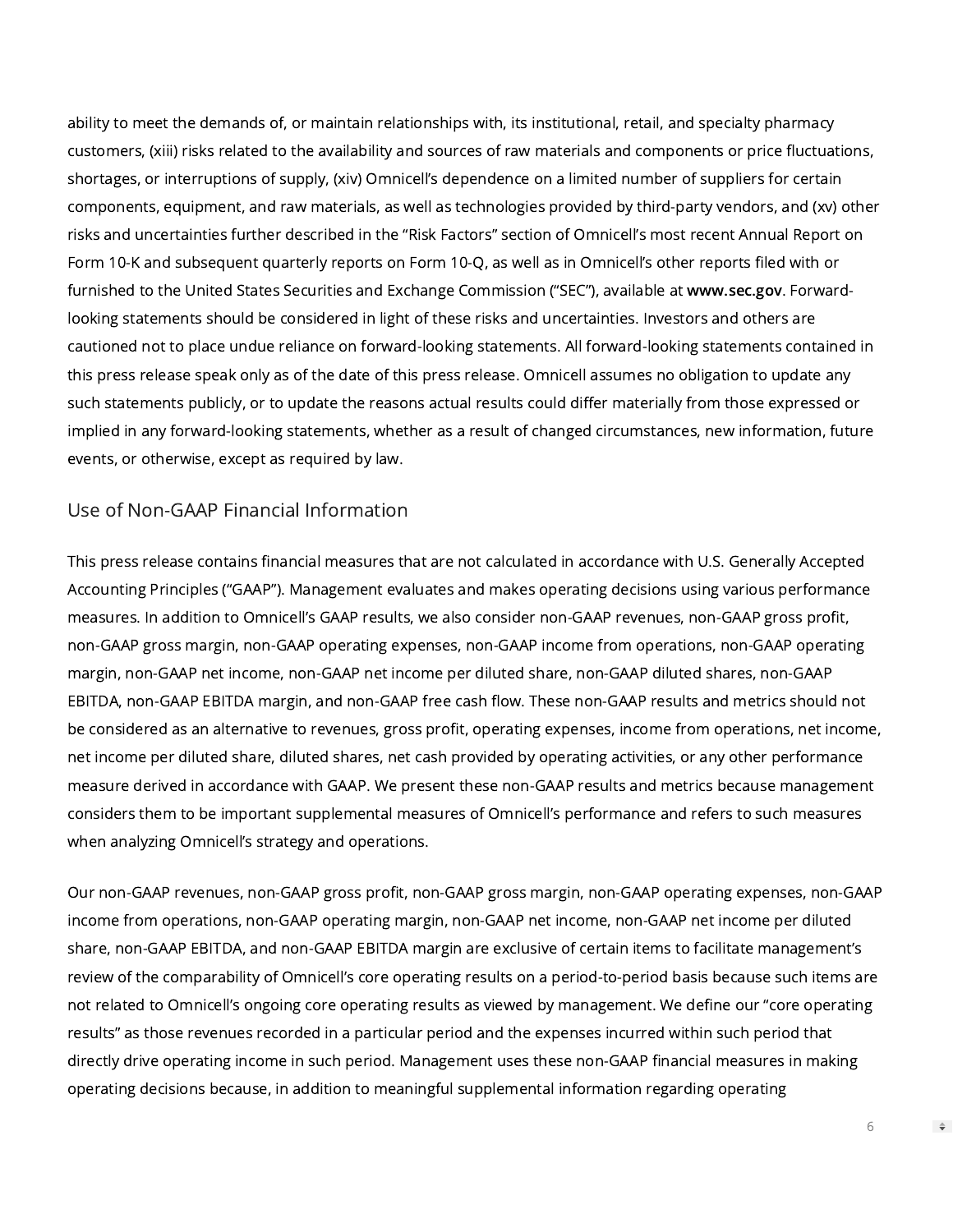performance, the measures give us a better understanding of how we believe we should invest in research and development, fund infrastructure growth, and evaluate the effectiveness of marketing strategies. In calculating the above non-GAAP results: non-GAAP revenues excludes from its GAAP equivalent item a) below; non-GAAP gross profit and non-GAAP gross margin exclude from their GAAP equivalents items a), b), c), and e) below; non-GAAP operating expenses excludes from its GAAP equivalents items b), c), d), e), h), and i) below; non-GAAP income from operations and non-GAAP operating margin exclude from their GAAP equivalents items a), b), c), d), e), h), and i) below; and non-GAAP net income and non-GAAP net income per diluted share exclude from their GAAP equivalents items a) through i) below. Non-GAAP EBITDA is defined as earnings before interest income and expense, taxes, depreciation, amortization, and share-based compensation, as well as excluding certain other non-GAAP adjustments. Non-GAAP EBITDA and non-GAAP EBITDA margin exclude from their GAAP equivalents items a), b), d), e), f), g), h), and i) below:

- a)Acquisition accounting impact related to deferred revenues. In connection with the recent acquisition of FDS Amplicare, we recorded a fair value adjustment to acquired deferred revenues as part of the purchase accounting in accordance with GAAP. The adjustment represents revenues that<br>Would have been recognized in the normal course of business by FDS Amplicare if t
- represents expenses that do not require cash settlement from Omnicell.
- c) Amortization of acquired intangible assets. We excluded from our non-GAAP results the intangible assets amortization expense resulting from our
- past acquisitions. These non-cash charges are not considered by management to reflect the core cash-generating performance of the business and<br>therefore are excluded from our non-GAAP results.<br>d)Acquisition-related expense
- 
- to our ongoing operations, vary in size and frequency, and are subject to significant fluctuations from period to period due to varying levels of<br>restructuring activity. We believe that excluding these expenses provides mo from our non-GAAP results.
- g)Amortization of discount on convertible senior notes. We excluded from our non-GAAP results the amortization of the imputed discount on our<br>convertible senior notes. Under GAAP, certain convertible debt instruments that GAAP purposes, we are required to recognize the imputed interest expense on the difference between our assumed non-convertible debt<br>borrowing rate and the coupon rate on our convertible senior notes. This non-cash expense
- cash-generating performance of the business and therefore is excluded from our non-GAAP results.<br>h)Intellectual property ("IP") and legal entities restructuring costs. We excluded from our non-GAAP results the expenses rel the financial results of peer companies.
- i) Certain litigation costs. We excluded non-recurring charges and benefits, including litigation expenses and settlements, related to litigation matters that are outside of the ordinary course of our business or that are not representative of those that we historically have incurred. These expenses are<br>unrelated to our ongoing operations and we do not expect them to occur nancial results of peer companies.
- j) Tax impact of IP restructuring. We excluded from our non-GAAP results the tax impact related to the release of a net uncertain tax benefit as a result of effective settlement with the tax authorities related to prior IP restructuring. This impact is unrelated to our ongoing operations, and we do<br>not expect it to occur in the ordinary course of business. We believe

Management adjusts for the above items because management believes that, in general, these items possess one

or more of the following characteristics: their magnitude and timing is largely outside of Omnicell's control; they are

7

 $\Rightarrow$ 

unrelated to the ongoing operation of the business in the ordinary course; they are unusual and we do not expect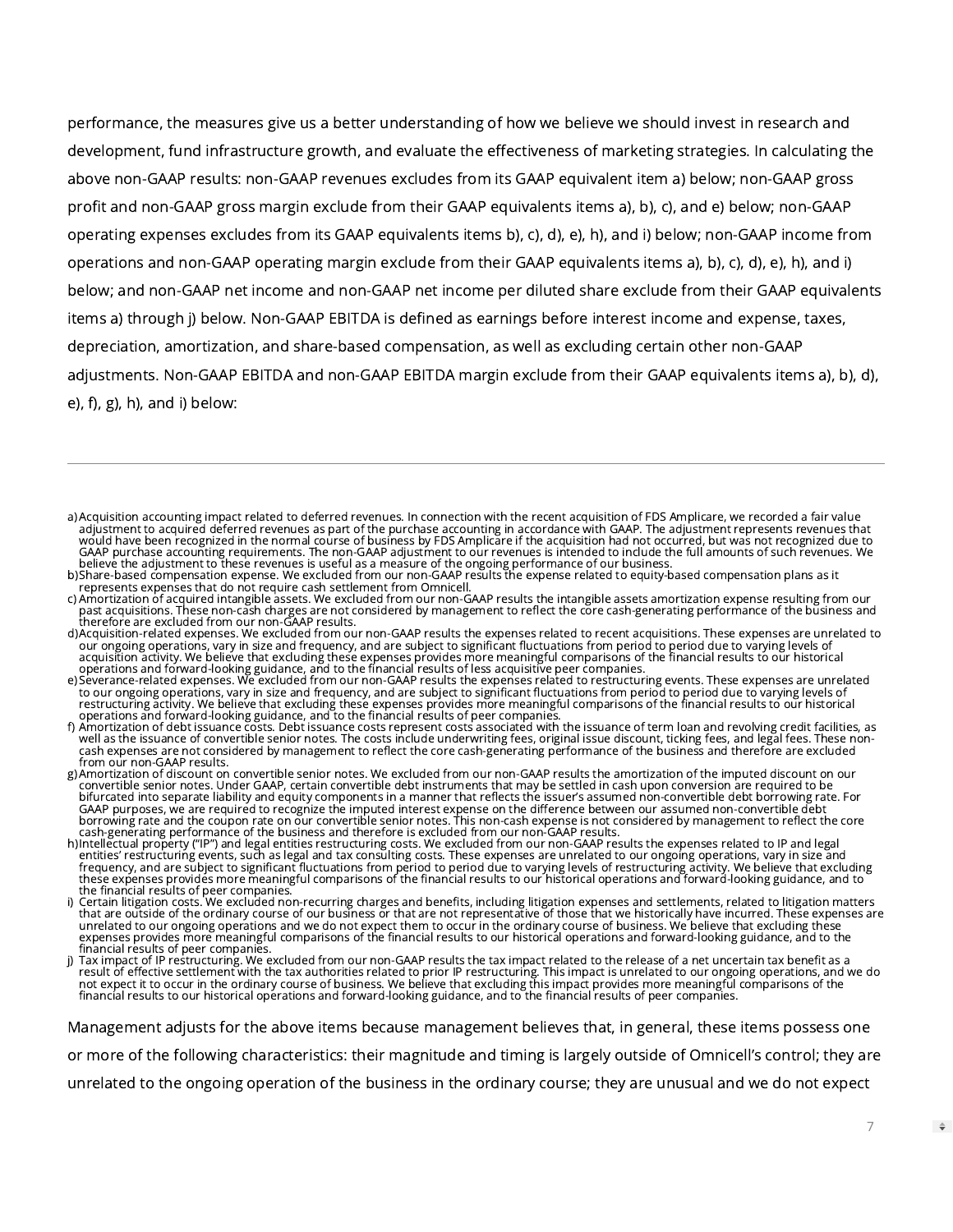them to occur in the ordinary course of business; or they are non-operational or non-cash expenses involving stock compensation plans or other items.

We believe that the presentation of non-GAAP revenues, non-GAAP gross profit, non-GAAP gross margin, non-GAAP operating expenses, non-GAAP income from operations, non-GAAP operating margin, non-GAAP net income, non-GAAP net income per diluted share, non-GAAP EBITDA, and non-GAAP EBITDA margin is warranted for several reasons:

Set forth below are additional reasons why share-based compensation expense is excluded from our non-GAAP financial measures:

Non-GAAP diluted shares is defined as our GAAP diluted shares, excluding the impact of dilutive convertible senior notes for which the Company is economically hedged through its anti-dilutive convertible note hedge transaction. We believe non-GAAP diluted shares is a useful non-GAAP metric because it provides insight into the offsetting economic effect of the hedge transaction against potential conversion of the convertible senior notes.

Non-GAAP free cash flow is defined as net cash provided by operating activities less cash used for software development for external use and purchases of property and equipment. We believe free cash flow is important to enable investors to better understand and evaluate our ongoing operating results and allows for greater transparency in the review and understanding of our overall financial, operational, and economic performance, because free cash flow takes into account certain capital expenditures and cash used for software development necessary to operate our business.

a) Such non-GAAP financial measures provide an additional analytical tool for understanding Omnicell's financial performance by excluding the impact

of items which may obscure trends in the core operating results of the business.<br>b)Since we have historically reported non-GAAP results to the investment community, we believe the inclusion of non-GAAP numbers provides<br>con

c) These non-GAAP financial measures are employed by management in its own evaluation of performance and are utilized in financial and

operational decision-making processes, such as budget planning and forecasting.<br>d)These non-GAAP financial measures facilitate comparisons to the operating results of other companies in our industry, which also use non-GAA

i) While share-based compensation calculated in accordance with Accounting Standards Codification ("ASC") 718 constitutes an ongoing and recurring<br>expense of Omnicell, it is not an expense that requires cash settlement by

ii)We present ASC 718 share-based payment compensation expense in our reconciliation of non-GAAP financial measures on a pre-tax basis because the exact tax differences related to the timing and deductibility of share-based compensation under ASC 718 are dependent upon the trading price<br>of Omnicell's common stock and the timing and exercise by employees of their non-GAAP results.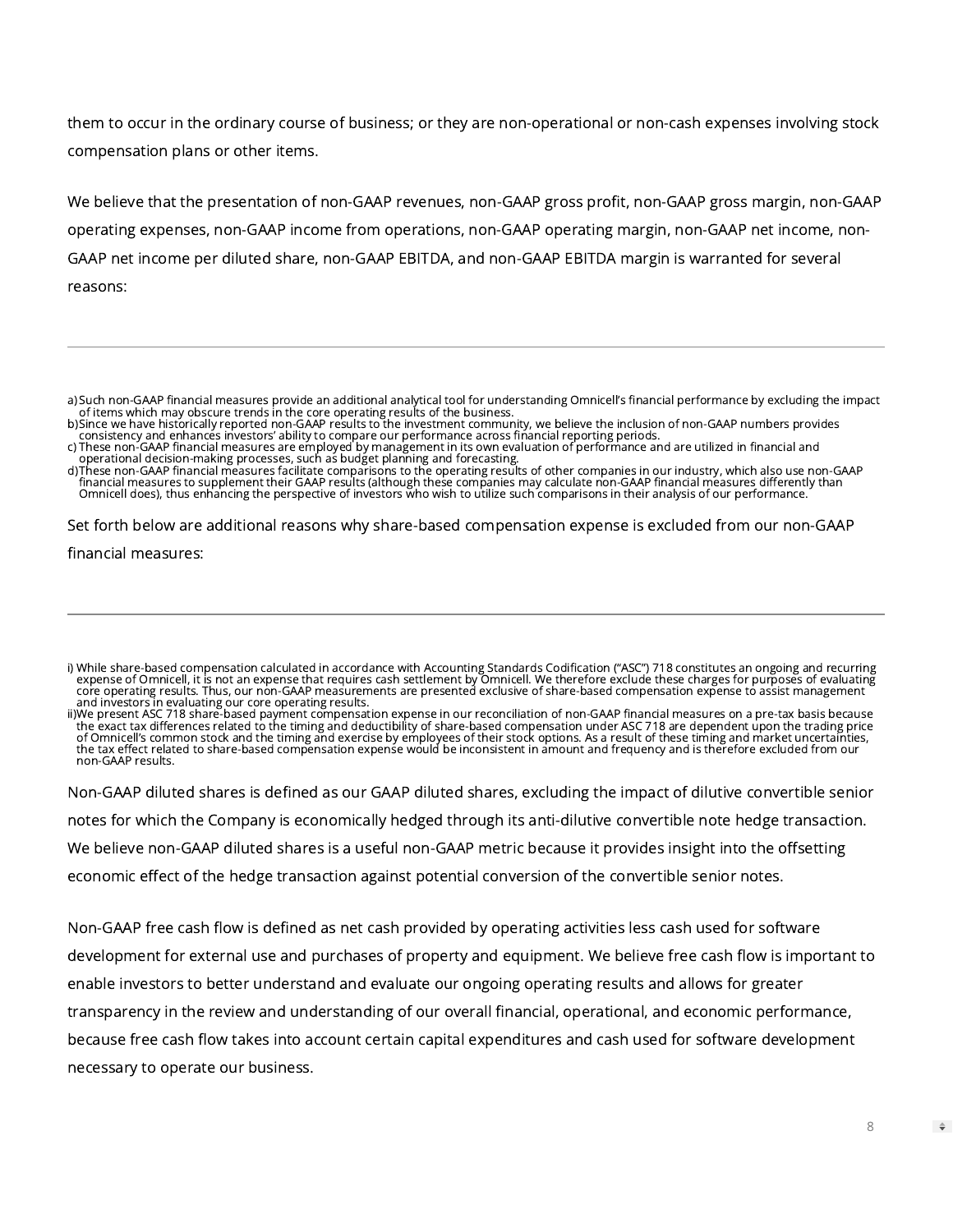As stated above, we present non-GAAP financial measures because we consider them to be important supplemental measures of performance. However, non-GAAP financial measures have limitations as an analytical tool and should not be considered in isolation or as a substitute for Omnicell's GAAP results. In the future, we expect to incur expenses similar to certain of the non-GAAP adjustments described above and expect to continue reporting non-GAAP financial measures excluding such items. Some of the limitations in relying on non-GAAP financial measures are:

A detailed reconciliation between Omnicell's non-GAAP and GAAP financial results is set forth in the financial tables at the end of this press release. Investors are advised to carefully review and consider this information strictly as a supplement to the GAAP results that are contained in this press release as well as in Omnicell's other reports filed with or furnished to the SEC.

|                                          | Three Months Ended December 31, |              |    |          | Year Ended December 31 |           |    |          |  |
|------------------------------------------|---------------------------------|--------------|----|----------|------------------------|-----------|----|----------|--|
|                                          |                                 | 2021<br>2020 |    |          |                        | 2021      |    | 2020     |  |
| Revenues:                                |                                 |              |    |          |                        |           |    |          |  |
| Product revenues                         | \$                              | 223,506      | \$ | 175,679  | \$                     | 812,512   | \$ | 636,031  |  |
| Services and other revenues              |                                 | 87,528       |    | 73.523   |                        | 319,506   |    | 256,177  |  |
| <b>Total revenues</b>                    |                                 | 311,034      |    | 249,202  |                        | 1,132,018 |    | 892,208  |  |
| Cost of revenues:                        |                                 |              |    |          |                        |           |    |          |  |
| Cost of product revenues                 |                                 | 119,258      |    | 91,264   |                        | 422,855   |    | 354,004  |  |
| Cost of services and other revenues      |                                 | 42,483       |    | 34,284   |                        | 154,510   |    | 124,912  |  |
| Total cost of revenues                   |                                 | 161,741      |    | 125,548  |                        | 577,365   |    | 478,916  |  |
| Gross profit                             |                                 | 149,293      |    | 123,654  |                        | 554,653   |    | 413,292  |  |
| Operating expenses:                      |                                 |              |    |          |                        |           |    |          |  |
| Research and development                 |                                 | 21,946       |    | 15,482   |                        | 75,716    |    | 70,161   |  |
| Selling, general, and administrative     |                                 | 115,758      |    | 87,958   |                        | 389,430   |    | 307,605  |  |
| Total operating expenses                 |                                 | 137,704      |    | 103,440  |                        | 465,146   |    | 377,766  |  |
| Income from operations                   |                                 | 11,589       |    | 20,214   |                        | 89,507    |    | 35,526   |  |
| Interest and other income (expense), net |                                 | (4,785)      |    | (6, 338) |                        | (23,500)  |    | (6, 177) |  |
| Income before provision for income taxes |                                 | 6,804        |    | 13,876   |                        | 66,007    |    | 29,349   |  |
| Benefit from income taxes                |                                 | (7, 177)     |    | (2,501)  |                        | (11, 842) |    | (2,845)  |  |
| Net income                               |                                 | 13,981       |    | 16,377   |                        | 77,849    |    | 32,194   |  |
| Net income per share:                    |                                 |              |    |          |                        |           |    |          |  |
| Basic                                    | \$                              | 0.32         | \$ | 0.39     | \$                     | 1.79      | \$ | 0.76     |  |
| Diluted                                  | ፍ                               | 0.28         | \$ | 0.37     | \$                     | 1.62      | \$ | 0.74     |  |
| Weighted-average shares outstanding:     |                                 |              |    |          |                        |           |    |          |  |
| Basic                                    |                                 | 44,015       |    | 42,510   |                        | 43,475    |    | 42,583   |  |
| <b>Diluted</b>                           |                                 | 49,849       |    | 44,001   |                        | 47,943    |    | 43,743   |  |

#### Omnicell, Inc. Condensed Consolidated Statements of Operations (Unaudited, in thousands, except per share data)

a) Omnicell's stock option and stock purchase plans are important components of incentive compensation arrangements and will be reflected as expenses in Omnicell's GAAP results for the foreseeable future under ASC 718.<br>b)Other companies, including companies in Omnicell's industry, may calculate non-GAAP financial measures differently than Omnicell, limiting the

usefulness as a comparative measure.<br>c) A limitation of the utility of free cash flow as a measure of financial performance is that it does not represent the total increase or decrease in<br>Omnicell's cash balance for the pe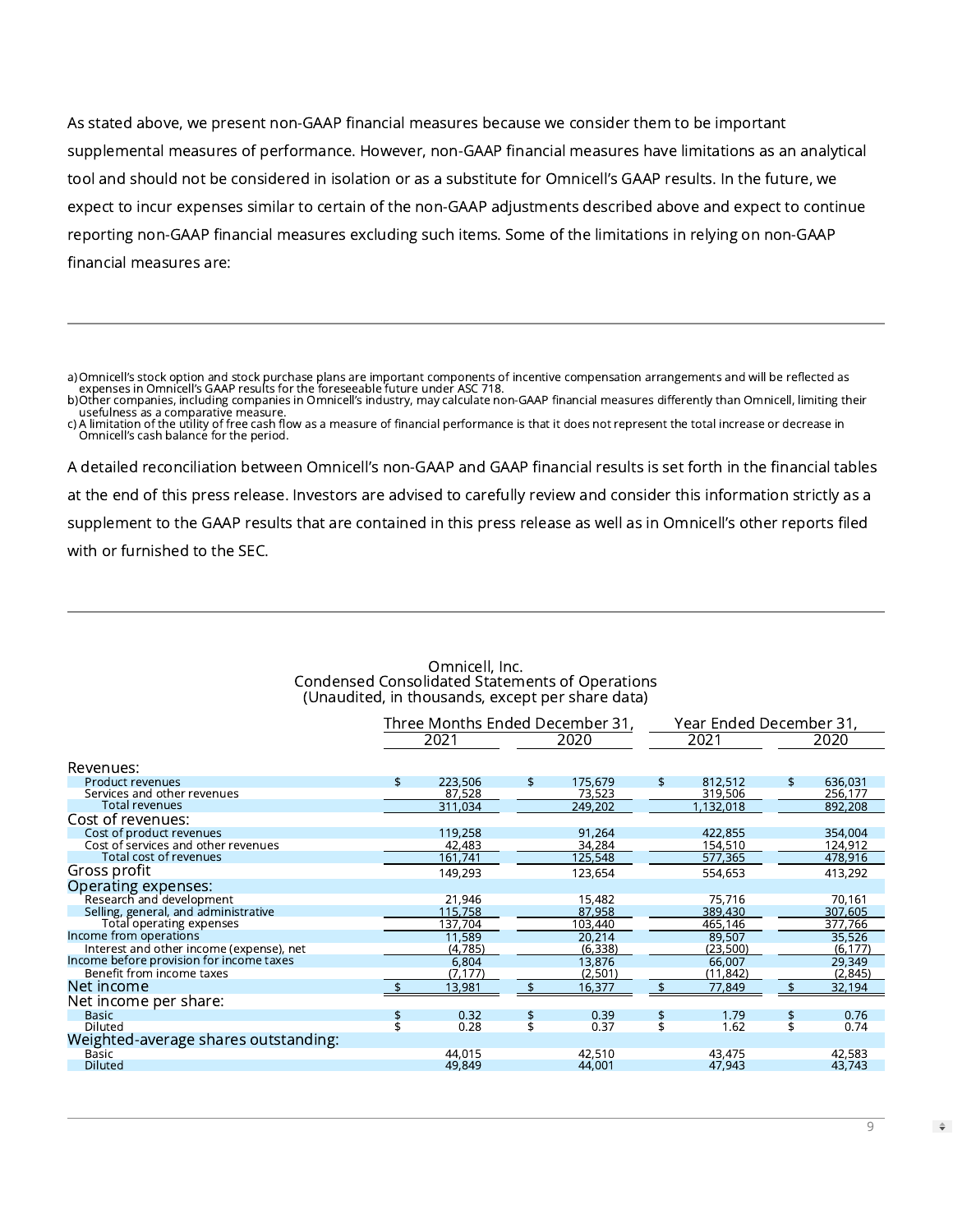#### Omnicell, Inc. Condensed Consolidated Balance Sheets (Unaudited, in thousands)

|                                                                      | December 31            |               |                  |  |  |  |
|----------------------------------------------------------------------|------------------------|---------------|------------------|--|--|--|
|                                                                      | 2021                   |               | 2020             |  |  |  |
| <b>ASSETS</b>                                                        |                        |               |                  |  |  |  |
| Current assets:                                                      |                        |               |                  |  |  |  |
| Cash and cash equivalents                                            | \$<br>349.051          | $\mathbf{E}$  | 485,928          |  |  |  |
| Accounts receivable and unbilled receivables, net                    | 240,894                |               | 190,117          |  |  |  |
| Inventories                                                          | 119,924                |               | 96,298           |  |  |  |
| Prepaid expenses                                                     | 22,499                 |               | 16,027           |  |  |  |
| Other current assets                                                 | 48,334                 |               | 41,044           |  |  |  |
| Total current assets                                                 | 780,702                |               | 829,414          |  |  |  |
| Property and equipment, net                                          | 71,141                 |               | 59,073           |  |  |  |
| Long-term investment in sales-type leases, net                       | 18,391                 |               | 22,156           |  |  |  |
| Operating lease right-of-use assets                                  | 48,549                 |               | 55,114           |  |  |  |
| Goodwill                                                             | 738,900                |               | 499,309          |  |  |  |
| Intangible assets, net                                               | 277,616                |               | 168,211          |  |  |  |
| Long-term deferred tax assets                                        | 15,883                 |               | 15,019           |  |  |  |
| Prepaid commissions                                                  | 63,795                 |               | 56,919           |  |  |  |
| Other long-term assets                                               | 127,519                |               | 119,289          |  |  |  |
| Total assets                                                         | 2,142,496              | $\frac{1}{2}$ | 1,824,504        |  |  |  |
| LIABILITIES AND STOCKHOLDERS' EQUITY                                 |                        |               |                  |  |  |  |
| Current liabilities:                                                 |                        |               |                  |  |  |  |
|                                                                      |                        | \$            |                  |  |  |  |
| Accounts payable                                                     | \$<br>71,513<br>71,130 |               | 40,309<br>55,750 |  |  |  |
| Accrued compensation<br><b>Accrued liabilities</b>                   | 133,167                |               | 80,311           |  |  |  |
| Deferred revenues, net                                               | 112,196                |               | 100,053          |  |  |  |
| Convertible senior notes, net                                        | 488,152                |               |                  |  |  |  |
| <b>Total current liabilities</b>                                     | 876,158                |               | 276,423          |  |  |  |
| Long-term deferred revenues                                          | 20,194                 |               | 5,673            |  |  |  |
| Long-term deferred tax liabilities                                   | 51,705                 |               | 39,633           |  |  |  |
|                                                                      | 39,911                 |               | 48,897           |  |  |  |
| Long-term operating lease liabilities<br>Other long-term liabilities | 7,839                  |               | 19,174           |  |  |  |
| Convertible senior notes, net                                        |                        |               | 467,201          |  |  |  |
| Total liabilities                                                    |                        |               |                  |  |  |  |
|                                                                      | 995,807                |               | 857,001          |  |  |  |
| Total stockholders' equity                                           | 1,146,689              |               | 967,503          |  |  |  |
| Total liabilities and stockholders' equity                           | \$<br>2,142,496        | \$            | 1,824,504        |  |  |  |

#### Omnicell, Inc. Condensed Consolidated Statements of Cash Flows (Unaudited, in thousands)

| 0.100.100.00, 111 0.100.00.100,1                                                  |              |                         |
|-----------------------------------------------------------------------------------|--------------|-------------------------|
|                                                                                   |              | Year Ended December 31, |
|                                                                                   | 2021         | 2020                    |
| <b>Operating Activities</b>                                                       |              |                         |
| Net income                                                                        | 77.849<br>\$ | 32,194<br>\$.           |
| Adjustments to reconcile net income to net cash provided by operating activities: |              |                         |
| Depreciation and amortization                                                     | 72,990       | 61,067                  |
| Loss on disposal of property and equipment                                        | 433          | 267                     |
| Share-based compensation expense                                                  | 53,160       | 44,697                  |
| Deferred income taxes                                                             | (3,272)      | (6, 546)                |
| Amortization of operating lease right-of-use assets                               | 11,941       | 10,528                  |
| Amortization of debt issuance costs                                               | 3,440        | 1,597                   |
| Amortization of discount on convertible senior notes                              | 18,608       | 4,766                   |
| Changes in operating assets and liabilities:                                      |              |                         |
| Accounts receivable and unbilled receivables                                      | (40, 973)    | 36,842                  |
| Inventories                                                                       | (25, 695)    | 12,359                  |
| Prepaid expenses                                                                  | (5,678)      | (2,081)                 |
| Other current assets                                                              | 2,801        | (6,408)                 |
| Investment in sales-type leases                                                   | 3,346        | (2,882)                 |
| Prepaid commissions                                                               | (6, 876)     | (8,057)                 |
| Other long-term assets                                                            | (3,258)      | (7,675)                 |
| Accounts payable                                                                  | 29,084       | (6,300)                 |
| Accrued compensation                                                              | 12,312       | 11,595                  |
| Accrued liabilities                                                               | 34,859       | 4,374                   |
|                                                                                   |              | $\wedge$                |

10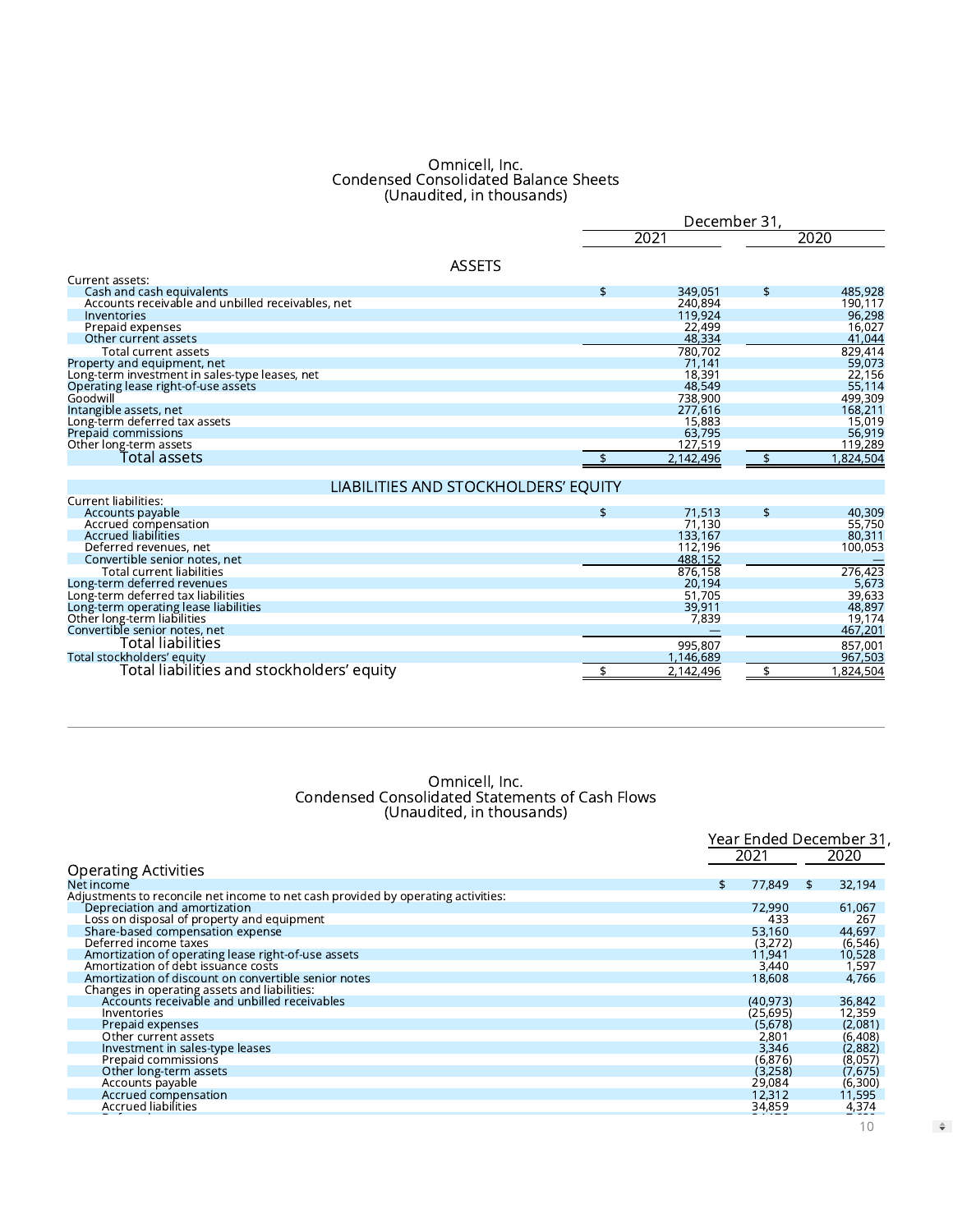| Deferred revenues                                                              | 24,179        | 7,620         |
|--------------------------------------------------------------------------------|---------------|---------------|
| Operating lease liabilities                                                    | (12, 503)     | (9, 543)      |
| Other long-term liabilities                                                    | (14, 938)     | 7,456         |
| Net cash provided by operating activities                                      | 231,809       | 185,870       |
| <b>Investing Activities</b>                                                    |               |               |
| Software development for external use                                          | (29, 368)     | (32,024)      |
| Purchases of property and equipment                                            | (28, 967)     | (22, 842)     |
| Business acquisitions, net of cash acquired                                    | (354, 163)    | (225,000)     |
| Net cash used in investing activities                                          | (412, 498)    | (279, 866)    |
| <b>Financing Activities</b>                                                    |               |               |
| Proceeds from revolving credit facility                                        |               | 150,000       |
| Repayment of revolving credit facility                                         |               | (200,000)     |
| Payments for debt issuance costs for revolving credit facility                 |               | (550)         |
| Proceeds from issuance of convertible senior notes, net of issuance costs      |               | 559,665       |
| Purchase of convertible note hedge                                             |               | (100, 625)    |
| Proceeds from sale of warrants                                                 |               | 51,290        |
| Proceeds from issuances under stock-based compensation plans                   | 67,348        | 54,270        |
| Employees' taxes paid related to restricted stock units                        | (16, 286)     | (8,738)       |
| Stock repurchases                                                              |               | (53,035)      |
| Change in customer funds, net                                                  | (3,699)       | 3,992         |
| Net cash provided by financing activities                                      | 47,363        | 456,269       |
| Effect of exchange rate changes on cash and cash equivalents                   | (974)         | 437           |
| Net increase (decrease) in cash, cash equivalents, and restricted cash         | (134, 300)    | 362,710       |
| Cash, cash equivalents, and restricted cash at beginning of period             | 489,920       | 127,210       |
| Cash, cash equivalents, and restricted cash at end of period                   | 355,620       | 489,920       |
| Reconciliation of cash, cash equivalents, and restricted cash to the Condensed |               |               |
| <b>Consolidated Balance Sheets:</b>                                            |               |               |
| Cash and cash equivalents                                                      | \$<br>349.051 | \$<br>485,928 |
| Restricted cash included in Other current assets                               | 6,569         | 3,992         |
| Cash, cash equivalents, and restricted cash at end of period                   | 355,620       | 489,920       |

#### Omnicell, Inc. Reconciliation of GAAP to Non-GAAP (Unaudited, in thousands, except per share data and percentage)

|                                                                                   | Three Months Ended December 31, Year Ended December 31,<br>2020<br>2021 |                   |                    |                    |    |                      | 2020                |  |
|-----------------------------------------------------------------------------------|-------------------------------------------------------------------------|-------------------|--------------------|--------------------|----|----------------------|---------------------|--|
| Reconciliation of GAAP revenues to non-GAAP revenues:                             |                                                                         |                   |                    |                    |    |                      |                     |  |
| <b>GAAP revenues</b>                                                              | \$                                                                      | 311.034           | \$                 | 249.202            | S  | 1,132,018            | \$<br>892,208       |  |
| Acquisition accounting impact related to deferred revenues                        |                                                                         | 685               |                    |                    |    | 780                  |                     |  |
| Non-GAAP revenues                                                                 |                                                                         | 311,719           | $\mathbf{\hat{z}}$ | 249.202            | \$ | 1.132.798            | \$<br>892.208       |  |
|                                                                                   |                                                                         |                   |                    |                    |    |                      |                     |  |
| Reconciliation of GAAP gross profit to non-GAAP gross profit:                     |                                                                         |                   |                    |                    |    |                      |                     |  |
| GAAP gross profit                                                                 |                                                                         | 149,293           | \$                 | 123,654            | \$ | 554,653              | \$<br>413,292       |  |
| GAAP gross margin                                                                 |                                                                         | 48.0%             |                    | 49.6%              |    | 49.0%                | 46.3%               |  |
| Share-based compensation expense                                                  |                                                                         | 2,104             |                    | 1,811              |    | 7,994                | 7,469               |  |
| Amortization of acquired intangibles                                              |                                                                         | 3,228             |                    | 2.901              |    | 11.438               | 9.001               |  |
| Acquisition accounting impact related to deferred revenues                        |                                                                         | 685               |                    |                    |    | 780                  |                     |  |
| Severance-related expenses                                                        |                                                                         |                   |                    |                    |    | 389                  | 2.564               |  |
| Non-GAAP gross profit                                                             |                                                                         | 155,310           | \$                 | 128,366            | \$ | 575,254              | 432,326             |  |
| Non-GAAP gross margin                                                             |                                                                         | 49.8%             |                    | 51.5%              |    | 50.8%                | 48.5%               |  |
|                                                                                   |                                                                         |                   |                    |                    |    |                      |                     |  |
| Reconciliation of GAAP operating expenses to non-GAAP operating expenses:         |                                                                         |                   |                    |                    |    |                      |                     |  |
| GAAP operating expenses                                                           | \$                                                                      | 137,704           | \$                 | 103,440            | \$ | 465.146              | \$<br>377,766       |  |
| GAAP operating expenses % to total revenues                                       |                                                                         | 44.3%             |                    | 41.5%              |    | 41.1%                | 42.3%               |  |
| Share-based compensation expense                                                  |                                                                         | (12.579)          |                    | (9.852)            |    | (45.166)             | (37.228)            |  |
| Amortization of acquired intangibles                                              |                                                                         | (4,560)           |                    | (3, 545)           |    | (14.900)             | (10.601)            |  |
| Acquisition-related expenses<br>Severance-related and other expenses (a)          |                                                                         | (4, 392)<br>(350) |                    | (2,482)<br>(1.113) |    | (11, 150)<br>(2,932) | (5,603)<br>(9, 385) |  |
|                                                                                   |                                                                         | 115,823           | \$                 | 86,448             | \$ | 390,998              | 314,949             |  |
| Non-GAAP operating expenses                                                       |                                                                         |                   |                    |                    |    |                      |                     |  |
| Non-GAAP operating expenses as a % of total non-GAAP revenues                     |                                                                         | 37.2%             |                    | 34.7%              |    | 34.5%                | 35.3%               |  |
| Reconciliation of GAAP income from operations to non-GAAP income from operations: |                                                                         |                   |                    |                    |    |                      |                     |  |
| GAAP income from operations                                                       | \$.                                                                     | 11,589            | \$                 | 20.214             | \$ | 89.507               | \$<br>35.526        |  |
| GAAP operating income % to total revenues                                         |                                                                         | 3.7%              |                    | 8.1%               |    | 7.9%                 | 4.0%                |  |
| Share-based compensation expense                                                  |                                                                         | 14.683            |                    | 11.663             |    | 53.160               | 44.697              |  |
| Amortization of acquired intangibles                                              |                                                                         | 7,788             |                    | 6,446              |    | 26,338               | 19,602              |  |
| Acquisition accounting impact related to deferred revenues                        |                                                                         | 685               |                    |                    |    | 780                  |                     |  |
| Acquisition-related expenses                                                      |                                                                         | 4,392             |                    | 2,482              |    | 11,150               | 5,603               |  |
| Severance-related and other expenses (a)                                          |                                                                         | 350               |                    | 1.113              |    | 3.321                | 11.949              |  |
| Non-GAAP income from operations                                                   |                                                                         | 39.487            |                    | 41,918             | \$ | 184,256              | 117,377             |  |
|                                                                                   |                                                                         |                   |                    |                    |    |                      |                     |  |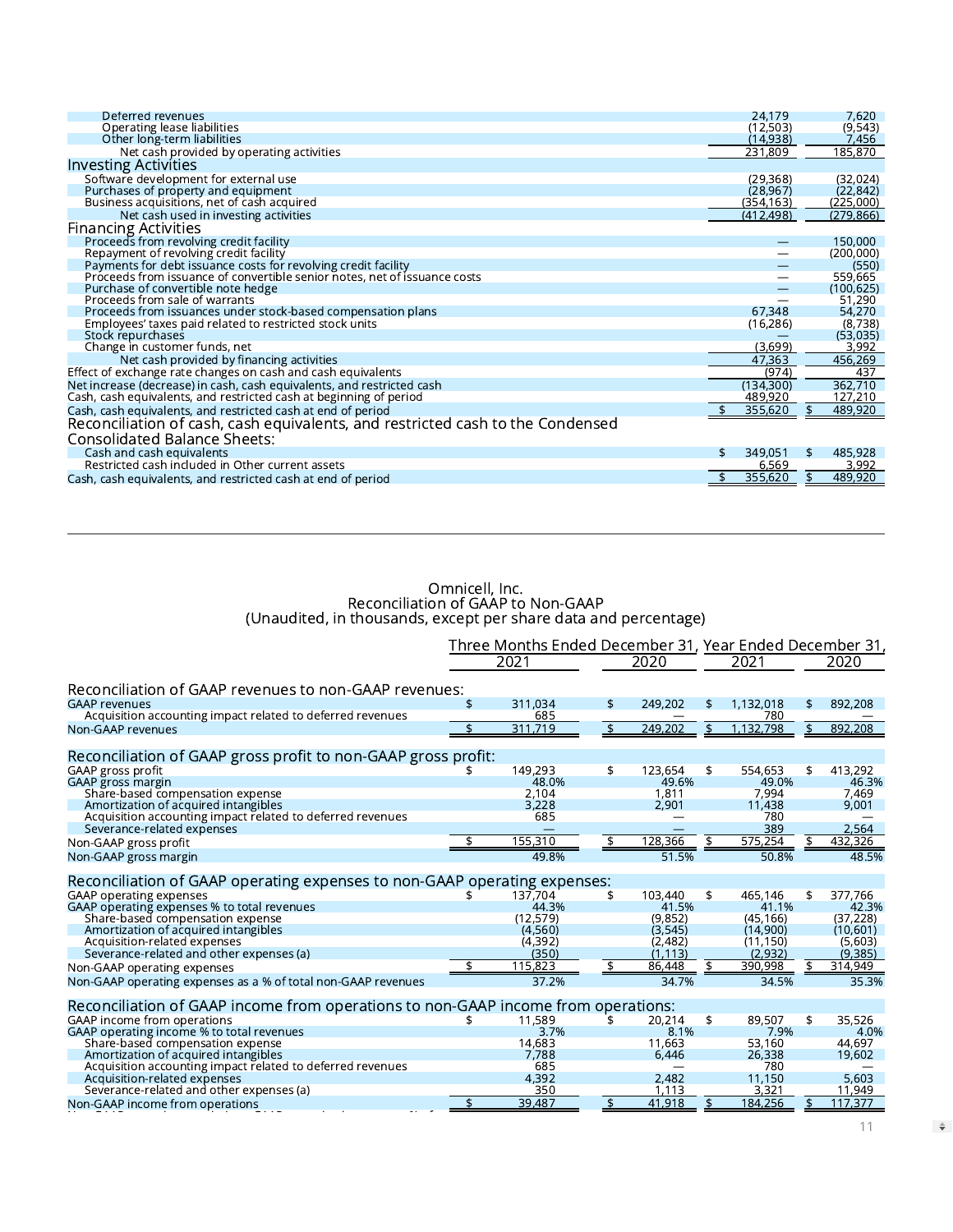| Reconciliation of GAAP to Non-GAAP<br>(Unaudited, in thousands, except per share data and percentage)           |                |         |    |                                                         |      |           |      |          |
|-----------------------------------------------------------------------------------------------------------------|----------------|---------|----|---------------------------------------------------------|------|-----------|------|----------|
|                                                                                                                 |                |         |    | Three Months Ended December 31, Year Ended December 31, |      |           |      |          |
|                                                                                                                 | 2020<br>2021   |         |    |                                                         | 2021 |           | 2020 |          |
| Reconciliation of GAAP net income to non-GAAP net income:                                                       |                |         |    |                                                         |      |           |      |          |
| <b>GAAP net income</b>                                                                                          | \$             | 13,981  | \$ | 16,377                                                  | \$   | 77,849    | \$   | 32,194   |
| Tax impact of IP restructuring                                                                                  |                |         |    |                                                         |      | (6, 202)  |      |          |
| Share-based compensation expense                                                                                |                | 14,683  |    | 11.663                                                  |      | 53,160    |      | 44.697   |
|                                                                                                                 |                | 7,788   |    | 6,446                                                   |      | 26,338    |      | 19,602   |
| Amortization of acquired intangibles<br>Acquisition accounting impact related to deferred revenues              |                | 685     |    |                                                         |      | 780       |      |          |
| Acquisition-related expenses<br>Severance-related and other expenses (a)                                        |                | 4,392   |    | 2,482                                                   |      | 11,150    |      | 5,603    |
|                                                                                                                 |                | 350     |    | 1,113                                                   |      | 3,321     |      | 11,949   |
| Amortization of debt issuance costs                                                                             |                | 870     |    | 843                                                     |      | 3,440     |      | 1,597    |
| Amortization of discount on convertible senior notes                                                            |                | 4,734   |    | 4,517                                                   |      | 18,608    |      | 4.766    |
| Tax effect of the adjustments above (b)                                                                         |                | (3,949) |    | (3,234)                                                 |      | (13,360)  |      | (9, 139) |
| Non-GAAP net income                                                                                             | \$             | 43,534  |    | 40.207                                                  |      | 175,084   |      | 111,269  |
| Reconciliation of GAAP net income per share - diluted to non-GAAP net income per share - diluted:               |                |         |    |                                                         |      |           |      |          |
| Shares - diluted GAAP                                                                                           |                | 49,849  |    | 44,001                                                  |      | 47,943    |      | 43,743   |
|                                                                                                                 |                | 47.256  |    | 43.956                                                  |      | 45.899    |      | 43.743   |
| Shares - diluted Non-GAAP (c)                                                                                   |                |         |    |                                                         |      |           |      |          |
| GAAP net income per share - diluted                                                                             | \$             | 0.28    | \$ | 0.37                                                    | \$   | 1.62      | \$   | 0.74     |
| Tax impact of IP restructuring                                                                                  |                |         |    |                                                         |      | (0.14)    |      |          |
|                                                                                                                 |                | 0.31    |    | 0.26                                                    |      | 1.16      |      | 1.01     |
| Share-based compensation expense<br>Amortization of acquired intangibles                                        |                | 0.16    |    | 0.14                                                    |      | 0.58      |      | 0.45     |
| Acquisition accounting impact related to deferred revenues                                                      |                | 0.01    |    |                                                         |      | 0.02      |      |          |
| Acquisition-related expenses<br>Severance-related and other expenses<br>Amortization of debt issuance costs     |                | 0.09    |    | 0.06                                                    |      | 0.24      |      | 0.13     |
|                                                                                                                 |                | 0.01    |    | 0.03                                                    |      | 0.07      |      | 0.27     |
|                                                                                                                 |                | 0.02    |    | 0.02                                                    |      | 0.07      |      | 0.04     |
| Amortization of discount on convertible senior notes                                                            |                | 0.10    |    | 0.10                                                    |      | 0.41      |      | 0.11     |
| Non-GAAP dilutive shares impact from convertible note hedge                                                     |                |         |    |                                                         |      |           |      |          |
| transaction (c)                                                                                                 |                | 0.02    |    |                                                         |      | 0.07      |      |          |
| Tax effect of the adjustments above (b)                                                                         |                | (0.08)  |    | (0.07)                                                  |      | (0.29)    |      | (0.21)   |
| Non-GAAP net income per share - diluted                                                                         | \$             | 0.92    | \$ | 0.91                                                    | \$   | 3.81      | \$   | 2.54     |
| Reconciliation of GAAP net income to non-GAAP EBITDA (d):                                                       |                |         |    |                                                         |      |           |      |          |
| GAAP net income                                                                                                 | ፍ              | 13,981  | \$ | 16,377                                                  | \$   | 77.849    | \$   | 32,194   |
|                                                                                                                 |                | 14,683  |    | 11,663                                                  |      | 53.160    |      | 44.697   |
| Share-based compensation expense<br>Interest (income) and expense, net<br>Depreciation and amortization expense |                | (359)   |    | (82)                                                    |      | 161       |      | 360      |
|                                                                                                                 |                | 19,850  |    | 17,164                                                  |      | 72,990    |      | 61,067   |
| Acquisition accounting impact related to deferred revenues                                                      |                | 685     |    |                                                         |      | 780       |      |          |
| Acquisition-related expenses                                                                                    |                | 4,392   |    | 2.482                                                   |      | 11,150    |      | 5.603    |
| Severance-related and other expenses (a)                                                                        |                | 350     |    | 1,113                                                   |      | 3,321     |      | 11,949   |
| Amortization of debt issuance costs                                                                             |                | 870     |    | 843                                                     |      | 3,440     |      | 1,597    |
| Amortization of discount on convertible senior notes                                                            |                | 4,734   |    | 4,517                                                   |      | 18,608    |      | 4,766    |
| Income tax benefit                                                                                              |                | (7.177) |    | (2,501)                                                 |      | (11, 842) |      | (2,845)  |
| Non-GAAP EBITDA                                                                                                 | $\mathfrak{D}$ | 52.009  | \$ | 51,576                                                  | \$   | 229.617   | \$   | 159,388  |
| Non-GAAP EBITDA margin (non-GAAP EBITDA as a % of total non-                                                    |                |         |    |                                                         |      |           |      |          |
| GAAP revenues)                                                                                                  |                | 16.7%   |    | 20.7%                                                   |      | 20.3%     |      | 17.9%    |

Omnicell, Inc.

(a) For the three months and year ended December 31, 2021, other expenses included approximately \$0.3 million and \$1.3 million of certain litigation costs, respectively. For the three months ended December 31, 2020, other